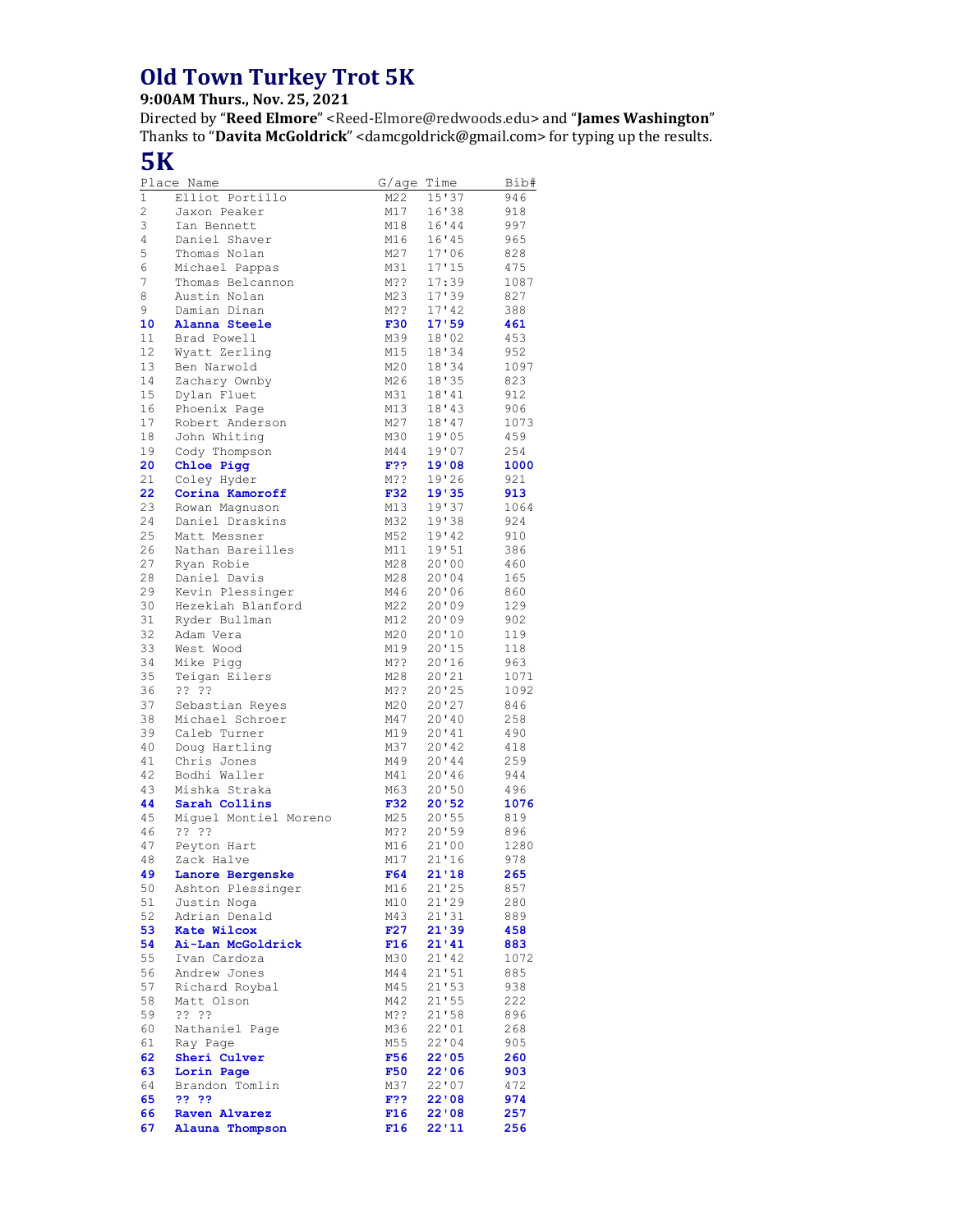| 68         | Ella Price                            | <b>F35</b>        | 22'13           | 911          |
|------------|---------------------------------------|-------------------|-----------------|--------------|
| 69         | ????                                  | M??               | 22'13           | 900          |
| 70<br>71   | <b>Kate Eilers</b><br>Ian Hart        | F29<br>M42        | 22'14<br>22'15  | 1070<br>1281 |
| 72         | Carter Eichin                         | M15               | 22'16           | 808          |
| 73         | Bella Carli                           | F12               | 22'18           | 493          |
| 74         | Sebastian Amaro                       | M11               | $22'$ 23        | 987          |
| 75         | ?? ??                                 | F??               | 22'26           | 899          |
| 76         | Jaden Dewald                          | F13               | 22'28           | 885          |
| 77         | George Ramirez                        | M40               | 22'28           | 909          |
| 78         | Jen Foesig                            | F49               | 22'29           | 387          |
| 79<br>80   | Jonathan Schram<br>Sarah Sanders      | M39<br>F42        | 22'30<br>22'31  | 131<br>492   |
| 81         | Camille Shaver                        | F17               | 22'31           | 966          |
| 82         | Jeff Faulk                            | M28               | 22'32           | 916          |
| 83         | Aaron Denald                          | M10               | 22'36           | 886          |
| 84         | ?? ??                                 | M??               | 22'36           | 163          |
| 85         | Greyson Paoletti                      | M11               | 22'38           | 279          |
| 86         | Alicia Mengel                         | F42               | 22' 40          | 1270         |
| 87<br>88   | Cassie Keigan                         | <b>F35</b><br>M?? | 22' 48<br>22'53 | 122<br>917   |
| 89         | Tony Sanchez<br>Shawn Magnuson        | M53               | 23'11           | 1063         |
| 90         | Sam Borrello                          | M31               | 23'14           | 911          |
| 91         | Austin Davis                          | M09               | 23'18           | 985          |
| 92         | Kandice Thomason                      | F34               | 23'19           | 1226         |
| 93         | Scott Pesch                           | M54               | 23'22           | 139          |
| 94         | Laura Bringhurst                      | F49               | 23'27           | 975          |
| 95         | Rachel Pesch                          | F47               | 23'39           | 253          |
| 96         | Amanda Naismith                       | F42               | 23'39           | 427          |
| 97<br>98   | Tripping Daisy<br>Judah O'Shaughnessy | M55<br>M27        | 23'41<br>23'45  | 1088<br>955  |
| 99         | Jen Dewald                            | M42               | 23'48           | 887          |
| 100        | Will Zerlang                          | M41               | 23'50           | 949          |
| 101        | Duane Smith                           | M58               | 23'51           | 933          |
| 102        | Jose Ornelas                          | M??               | 23'52           | 156          |
| 103        | Kathleen Brubaker                     | F56               | 23'54           | 474          |
| 104        | Luta Belcher                          | M48               | 23'57           | 945          |
| 105        | Joshua Rayburn                        | M38               | 23'58           | 959          |
| 106<br>107 | Marti Anderson<br>????                | F31<br>???        | 24'04<br>24'05  | 923<br>971   |
| 108        | ????                                  | ???               | 24'11           | 895          |
| 109        | Ocean Goodrich                        | M13               | 24'16           | 953          |
| 110        | Jaden Gorge                           | M20               | 24'17           | 437          |
| 111        | ?? ??                                 | F??               | 24'22           | 962          |
|            | 112 Levi Grossman                     | M12               | 24'24           | 148          |
|            | 113 Brayden Bermers                   | M11               | 24'26           | 888          |
|            | 114 Tamulir Page<br>115 Ethan Peña    | M10<br>M14        | 24'26<br>24'27  | 981<br>897   |
| 116        | Anujin Page                           | F10               | 24 ' 29         | 982          |
|            | 117 Canyon Page                       | F16               | 24'30           | 904          |
|            | 118 Rich Baker                        | M60               | 24'40           | 964          |
|            | 119 ?? ??                             | M??               | 24'41           | 930          |
|            | 120 ?? ??                             | M??               | 24'41           | 878          |
|            | 121 Jim Peaker                        | M54               | 24'42           | 919          |
|            | 122 Arnold King                       | M34               | 24'51           | 121          |
|            | 123 ?? ??<br>124 Colleen Toste        | F??<br>$F$ ??     | 24'53<br>24'53  | 879<br>877   |
|            | 125 Ellen Austin Hall                 | <b>F35</b>        | 24'57           | 998          |
|            | 126 Adam Hall                         | M42               | 25'01           | 999          |
|            | 127 Lindsey Grossman                  | <b>F40</b>        | 25'02           | 149          |
|            | 128 Katrin Lemmon                     | $F$ ??            | 25'08           | 446          |
|            | 129 Bruce Munsee                      | M56               | 25'20           | 1089         |
|            | 130 Keeta Duke                        | M45               | 25'20           | 947          |
|            | 131 Brian Adams                       | M14               | 25'25           | 818          |
|            | 132 ?? ??<br>133 Liz Mengel           | F??<br>F15        | 25'25<br>25'26  | 269<br>1271  |
|            | 134 Ali Deyhim                        | M45               | 25'29           | 442          |
|            | 135 Hayden Ryan                       | M28               | 25'29           | 479          |
|            | 136 Dave Ryan                         | M64               | 25'30           | 478          |
|            | 137 Lucy Crackel                      | F42               | 25'38           | 274          |
|            | 138 Rachel Stanziola                  | <b>F34</b>        | 25'43           | 420          |
|            | 139 Becky Chapman                     | F51               | 25'49           | 483          |
|            | 140 ?? ??                             | M??               | 25'54           | 929          |
| 141<br>142 | 33 33<br>33.33                        | $F$ ??<br>$F$ ??  | 25:54<br>25:55  | 927<br>600   |
|            |                                       |                   |                 |              |
| 143        | ?? ??                                 | F??               | 25'56           | 1093         |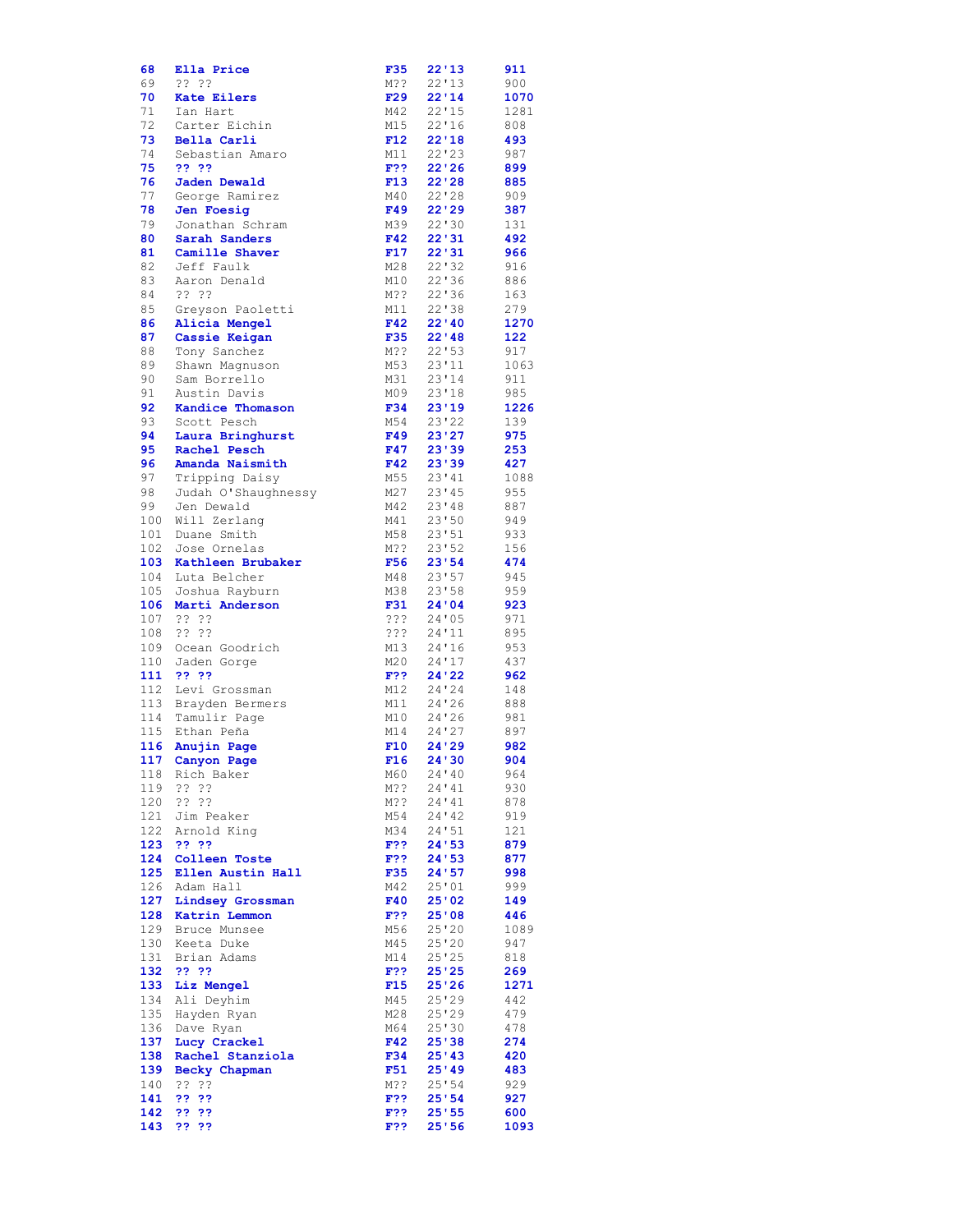| 144        | Cindy Wilcox                         | F60        | 25'56          | 457         |
|------------|--------------------------------------|------------|----------------|-------------|
| 145        | Amber Thompson                       | F44        | 26'08          | 255         |
|            | 146 Jeffrey Kane                     | M45        | 26'09          | 924         |
| 147        | <b>Stacy Reyes</b>                   | F49        | 26'10          | 847         |
| 148        | Amy Taylor                           | F42        | 26'16          | 291         |
| 149<br>150 | Peter Jain<br>Vanessa Colland        | M67<br>F22 | 26'20<br>26'29 | 908<br>1230 |
| 151        | Tyus Scofield                        | M09        | 26'30          | 1229        |
| 152        | Ada Kinziger                         | F12        | 26'30          | 161         |
| 153        | Nicolette Amann                      | F52        | 26'37          | 286         |
| 154        | Todd Pahl                            | M53        | 26'38          | 285         |
| 155        | <b>Evelyn Lane</b>                   | F43        | 26'41          | 858         |
| 156        | Ava Deyhim                           | F11        | 26'42          | 445         |
| 157        | Debbie Stamper                       | F??        | 26'45          | 396         |
| 158        | ?? ??                                | F??        | 26'50          | 926         |
| 159        | ?? ??                                | F??        | 26'59          | 898         |
| 160        | ????                                 | M??        | 27'03          | 897         |
| 161        | Candace Romaine                      | F32        | 27'03          | 824         |
| 162        | Somer Wallan                         | F37        | 27'08          | 1282        |
|            | 163 Brent Coley                      | M56        | 27'17          | 950         |
| 164        | Danika Holland                       | F44        | 27'19          | 1228        |
| 165        | Lane Baker                           | M11        | 27'24          | 415         |
| 166        | Curtis Harling                       | M42        | 27'30          | 419         |
|            | 167 Stephen Buck                     | M69        | 27'36          | 282         |
| 168<br>169 | Amy Jester                           | F43<br>F12 | 27'38<br>27'40 | 147<br>951  |
| 170        | Scarlett Zerlang<br>?? ??            | F??        | 27'41          | 931         |
| 171        | Angie Grytness                       | F??        | 27'53          | 1277        |
|            | 172 Dane Grytness                    | M??        | 27'55          | 1276        |
| 173        | ?? ??                                | F??        | 27'56          | 932         |
| 174        | <b>Julie Anderson</b>                | <b>F50</b> | 27:58          | 469         |
| 175        | Jozlyn Dahl                          | F11        | 27:59          | 995         |
| 176        | Alexa McCall                         | F12        | 27'59          | 996         |
| 177        | Martha Jain                          | F59        | 28'00          | 907         |
| 178        | Michaele Whiteley                    | F??        | 28'00          | 155         |
| 179        | ?? ??                                | M??        | 28'01          | 912         |
| 180        | Pia Rheinschmidt                     | F43        | 28'21          | 848         |
| 181        | Kinsley Yargrough                    | F08        | 28'22          | 966         |
| 182        | ?? ??                                | F??        | 28'22          | 404         |
| 183        | ?? ??                                | F??        | 28'23          | 407         |
| 184        | ?? ??                                | M??        | 28'24          | 942         |
| 185        | John Doherty                         | M36        | 28'26          | 829         |
| 186        | Lucca Pinochi                        | M09        | 28'27          | 1260        |
| 187        | Zac Cox<br>22.22                     | M42        | 28'34          | 1234<br>943 |
| 188<br>189 | ?? ??                                | F??<br>F?? | 28'38<br>28'41 | 876         |
| 190        | Braydon Syvertson                    | M10        | 28'42          | 1283        |
|            | 191 Audrey McLaughlin                | M56        | 28'47          | 1284        |
| 192        | Aren Hansen                          | M43        | 28'53          | 882         |
| 193        | Kate Sipma                           | F40        | 28'57          | 830         |
| 194        | Amber Syvertson                      | F31        | 29'01          | 1298        |
| 195        | Emily Hartling                       | F11        | 29'03          | 413         |
| 196        | Sage Hartling                        | F09        | 29'04          | 482         |
| 197        | Shelli Ramirez                       | F48        | 29'07          | 497         |
| 198        | JoeJoe Nix                           | M09        | 29'09          | 988         |
| 199        | Rhe Machado                          | F40        | 29'12          | 895         |
| 200        | Shannon Utley                        | F33        | 29'15          | 937         |
| 201        | Tristan Giacomini                    | M??        | 29'16          | 851         |
| 202        | Mona Giacomini                       | F??        | 29'19          | 850         |
| 203        | Denise Bareilles                     | F46        | 29'20          | 385         |
| 204        | Robert Toops                         | M42        | 29'21          | 990         |
| 205        |                                      |            |                |             |
|            | <b>Tiffany Garcin</b>                | F48        | 29'23          | 278         |
| 206        | Thomas DeCarli                       | M44        | 29'25          | 495         |
| 207        | Lisette DeCarli                      | F43        | 29'27          | 494         |
| 208        | Doug Dertinser                       | M49        | 29'29          | 470         |
| 209        | <b>Taylor Maligmat</b>               | <b>F38</b> | 29'33          | 276         |
| 210        | Tamia Crackel                        | F20        | 29'40          | 273         |
| 211<br>212 | <b>Brida Lesten</b>                  | F13<br>F?? | 29'42<br>29'56 | 967         |
| 213        | Kasandra Phansarang<br>Brandon Dazzi | M11        | 29'59          | 993<br>961  |
| 214        | Erika Lanning                        | F29        | 30'00          | 473         |
| 215        | Alyssa Taylor                        | F40        | 30'10          | 263         |
| 216        | <b>Heather Watkins</b>               | F32        | 30'11          | 994         |
| 217        | Bobby Owings                         | M47        | 30'11          | 999         |
| 218<br>219 | Shawna Davis                         | F44        | 30'15<br>30'15 | 1000        |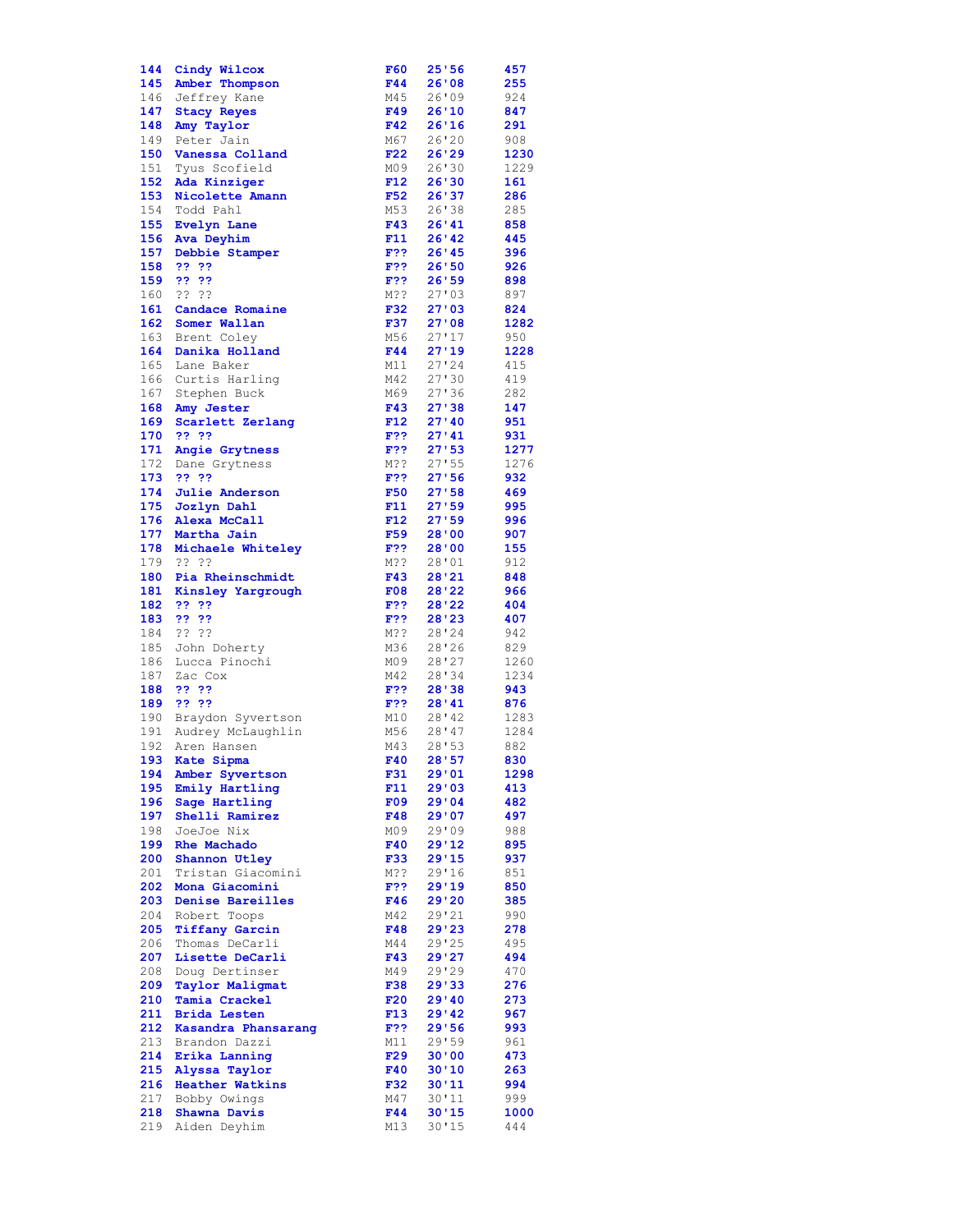| 220        | Chad Rechelluul            | M47        | 30'17            | 955        |
|------------|----------------------------|------------|------------------|------------|
|            | 221 Caitlin Taylor         | F13        | 30'25            | 504        |
|            | 222 Anne Bawden            | <b>F38</b> | 30'25            | 937        |
|            | 223 Colton Taylor          | M11        | 30'34            | 292        |
|            | 224 Ale Gallegoa           | F32        | 30'39            | 968        |
|            | 225 Cooper Hubbard         | M11        | 30'46            | 290        |
|            | 226 David Damme            | M??        | 30'49            | 944        |
|            | 227 Barry Evans            |            |                  |            |
|            |                            | M79        | 30'53            | 1094       |
| 228        | Mark Ellis                 | M66        | 30'54            | 1067       |
| 229        | Rebecca Harris             | F44        | 30:54            | 815        |
|            | 230 Owen Kinziger          | M09        | 30'55            | 164        |
| 231        | Chris Hamer                | F??        | 30'55            | 480        |
| 232        | Cade Pinochi               | M11        | 30'56            | 1261       |
| 233        | Heidi Anaya                | <b>F39</b> | 31'03            | 997        |
|            | 234 David Holder           | M64        | 31'04            | 953        |
| 235        | ?? ??                      | ???        | 31'08            | 925        |
| 236        | ?? ??                      |            |                  |            |
|            |                            | ? ? ?      | 31'10            | 926        |
|            | 237 Nancy Kinziger         | F43        | 31'12            | 170        |
|            | 238 Andrew Kinziger        | M48        | 30'12            | 162        |
|            | 239 Chance Hartell         | M11        | 31'14            | 950        |
| 240        | Kacy Tonkin                | F31        | 31'15            | 1224       |
| 241        | ?? ??                      | M??        | 31'16            | 967        |
|            | 242 Wyatt Wheetley         | M21        | 31'16            | 828        |
|            | 243 Ruth Stunpf            | $F$ ??     | 31'25            | 1279       |
|            | 244 Christian Fryi         | F47        | 31'36            | 1278       |
| 245        | Rosalind Litzy             | F40        | 31'37            | 1232       |
|            |                            |            |                  |            |
|            | 246 Dave Franklin          | M39        | 31'38            | 1231       |
| 247        | Emelia Bensonmeyer         | F23        | 31'39            | 432        |
| 248        | Sara Crabb                 | F62        | 31'41            | 284        |
|            | 249 Lily Williamson        | F15        | 31'49            | 1091       |
|            | 250 Anamta Faisal          | F16        | 31'53            | 867        |
| 251        | ?? ??                      | ???        | 31'55            | 938        |
|            | 252 Hannah Crabb           | F34        | 31'58            | 283        |
|            | 253 Tiffany Bullman        | F37        | 32'05            | 901        |
| 254        | Jeri Ruein                 | F72        | 32'12            | 870        |
|            |                            |            |                  |            |
|            | 255 Grace Wheeler          | F??        | 32'13            | 411        |
|            | 256 Jennifer Curtis        | <b>F53</b> | 32'14            | 1095       |
|            | 257 Charlie Narwold        | M52        | 32'15            | 1096       |
|            | 258 Djessika Mavambe       | F16        | 32'15            | 868        |
| 259        | ?? ??                      | ???        | 32'16            | 410        |
| 260        | ?? ??                      | ? ? ?      | 32'16            | 409        |
| 261        | Linda Austin               | F62        | 32'23            | 288        |
|            | 262 ?? ??                  | ? ? ?      | 32'31            | 154        |
|            | 263 Sean Kearney           | M45        | 32'31            | 262        |
|            | 264 Kristin Blue           | <b>F32</b> | 32.42            | 261        |
|            |                            | F32        |                  |            |
| 265        | Laura Wright               |            | 32'42            | 287        |
| 266        | Ethan Bush                 | M25        | 32'13            | 120        |
|            | 267 Lisa Gorge             | F51        | 32'48            | 436        |
| 268        | Ryan Fusi                  | M42        | 32'19            | 435        |
| 269        | Zack Jonas                 | M49        | 32'53            | 809        |
|            | 270 Kelly Isaacson         | F43        | 33'00            | 1263       |
|            | 271 Amari Vasek            | F10        | 33'01            | 816        |
| 272        | Darcy Ryan                 | M69        | 33'03            | 922        |
| 273        | Kariana Goodrich           | F12        | 33'06            | 959        |
| 274        |                            | F61        | 33'25            | 384        |
|            | Patricia Morey             |            |                  |            |
| 275        | 22.22                      | F??        | 33'25            | 152        |
| 276        | Cora Killoran              | F14        | 33'26            | 1269       |
| 277        | Pearl Smith                |            | 33'34            | 934        |
| 278        |                            | F15        |                  |            |
|            | 22 22                      | F??        | 33'38            | 150        |
| 279        | Gavin Hayes                | M12        | 33'39            | 853        |
|            |                            | F43        | 33'41            |            |
| 280        | Kirsten Anderson           |            |                  | 925        |
| 281        | <b>Sherry Myers</b>        | F65        | 33'43            | 383        |
| 282        | Nicole Hill                | F43        | 33'44            | 471        |
| 283        | Karina O'Shaughnessy       | <b>F30</b> | 33'44            | 956        |
| 284        | Simon Dens                 | M10        | 33'46            | 892        |
| 285        | Grace Pinkerton            | F70        | 33'48            | 1274       |
| 286        | Adam Pinkerton             | M38        | 33'49            | 1275       |
| 287        | Dennis Taylor              | M42        | 33'49            | 289        |
| 288        | Issac Ostrom               | M10        | 33'50            | 992        |
| 289        | Aaron Ostrom               | M42        | 33'52            | 993        |
|            |                            |            |                  |            |
| 290        | Michael Corrello           | M61        | 33'55            | 910        |
| 291        | Anna Clark                 | F13        | 33'56            | 940        |
| 292        | Carolyn Benson             | F59        | 33'57            | 431        |
|            | 293 Elana Dens             | F12        | 33'57            | 891        |
| 294<br>295 | Max Capps<br>Sarah Sullens | M??<br>F41 | 33'58<br>34 ' 02 | 281<br>939 |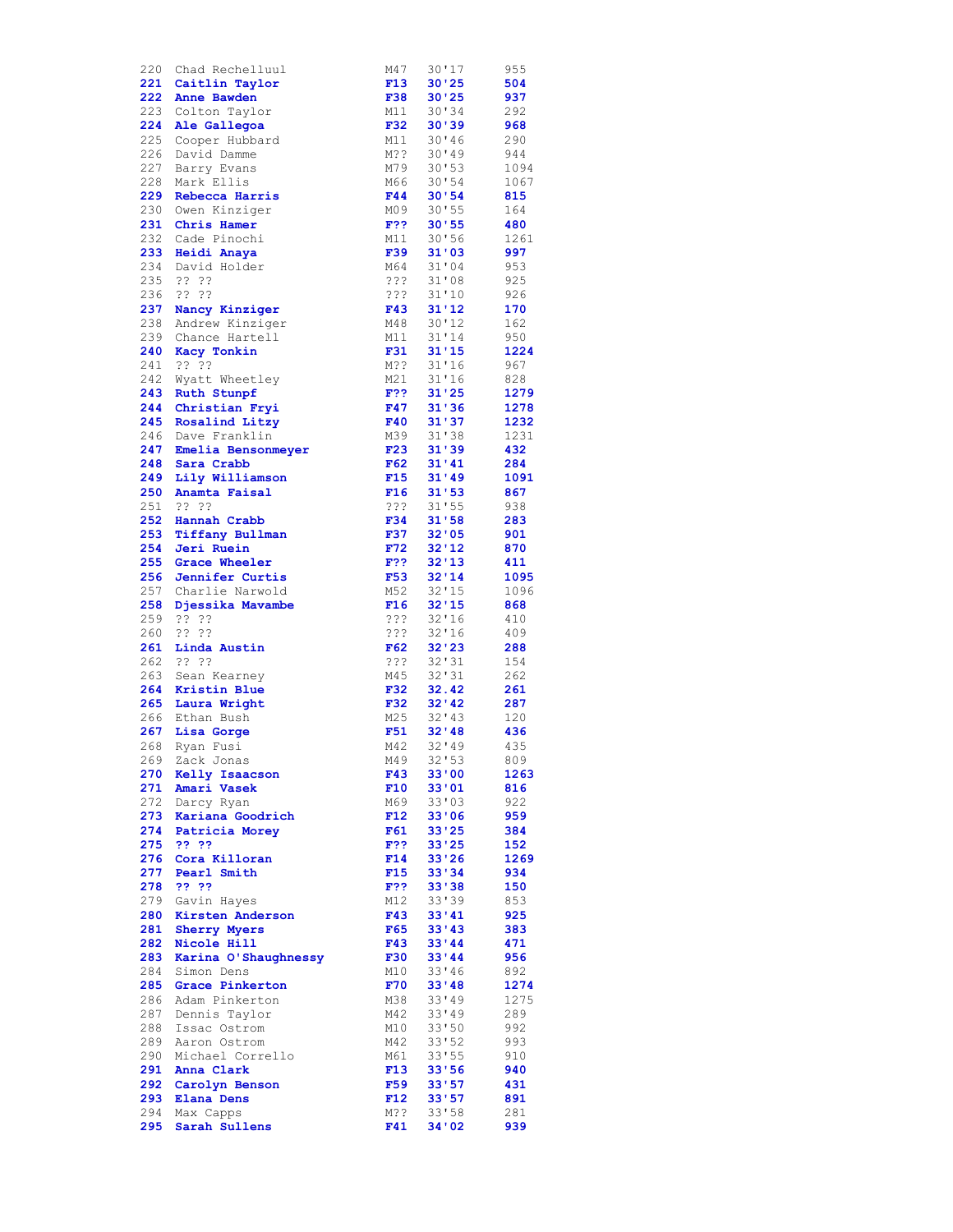| 296        | ?? ??                         | ???               | 34'05          | 962        |
|------------|-------------------------------|-------------------|----------------|------------|
|            | 297 Blayke Bermes             | F09               | 34'08          | 890        |
|            | 298 Catie Bermes              | F41               | 34'12          | 884        |
|            | 299 Kyla Orr                  | F29               | 34'15          | 917        |
|            | 300 Heather Thompson          | F40               | 34'16          | 992        |
|            |                               |                   |                |            |
|            | 301 Taylor Walsh              | <b>F35</b>        | 34'16          | 264        |
|            | 302 Kelsey Kennard            | F36               | 34'17          | 918        |
|            | 303 Sean Quincey              | M40               | 34'28          | 900        |
| 304        | April Quincey                 | F40               | 34'29          | 941        |
| 305        | Preston Peterson              | M32               | 34'30          | 1264       |
| 306        | Mayberry                      | M36               | 34'36          | 146        |
|            | 307 Mayberry                  | F09               | 34'41          | 144        |
|            |                               | M09               | 34'41          |            |
| 308        | Morgan                        |                   |                | 145        |
|            | 309 Eliska Crowell            | F12               | 34'43          | 940        |
|            | 310 Brian Crowell             | M43               | 34'45          | 939        |
|            | 311 Amy Christensn            | <b>F39</b>        | 35'05          | 1299       |
|            | 312 Sydney Davis              | F06               | 35'06          | 986        |
| 313        | Nicole Davis                  | F37               | 35'10          | 983        |
|            | 314 Kaley Fisher              | F39               | 35'11          | 923        |
|            | 315 Joe Chapman               | M40               | 35'12          | 922        |
|            |                               |                   |                |            |
| 316        | Dana Owen                     | F41               | 35'17          | 1221       |
|            | 317 Haley Pinochi             | F40               | 35'22          | 1259       |
| 318        | Theresa Matocha               | F61               | 35'23          | 909        |
| 319        | Lacey Pope                    | F40               | 35'32          | 1262       |
| 320        | David Turner                  | M43               | 35'13          | 489        |
| 321        | <b>Teresa Evans</b>           | F56               | 35'51          | 835        |
| 322        | Sadie Evans                   | F26               | 35'55          | 834        |
|            |                               |                   |                |            |
| 323        | Chris Evans                   | M56               | 36'06          | 833        |
| 324        | Karling Skolund               | F36               | 36'08          | 454        |
|            | 325 Edwin Rosales Vijil       | M26               | 36'09          | 939        |
| 326        | Anastina Steiber              | F25               | 36'10          | 130        |
| 327        | Maria Albear                  | F??               | 36'24          | 916        |
|            | 328 ?? ??                     | M??               | 36'25          | 267        |
| 329        | Annissa Parra                 | F29               | 36'26          | 920        |
|            |                               |                   |                |            |
| 330        | Talia Anderson                | F31               | 36'27          | 1075       |
|            | 331 Isaiah Jimenez Kalls      | M21               | 36'28          | 488        |
| 332        | Kevin White                   | M44               | 36'29          | 845        |
| 333        | Aimee Pekkala                 | F36               | 36'30          | 390        |
| 334        | Banshee Tylwyth               | F34               | 36'31          | 421        |
| 335        | GiGi Rivinus                  | F59               | 36'32          | 840        |
| 336        | Alex Jimenez                  | M11               | 36'33          | 485        |
|            |                               |                   |                |            |
| 337        | Josh Jimenez                  | M44               | 36'34          | 486        |
| 338        | Ella Jimenez                  | F16               | 36'36          | 487        |
| 339        | Emme Padula                   | F06               | 36'36          | 886        |
| 340        | Avery Padula                  | F09               | 36'40          | 889        |
| 341        | Jen Padula                    | <b>F37</b>        | 36'48          | 887        |
| 342        | Nate Padula                   |                   |                |            |
|            |                               |                   | 37'06          |            |
|            |                               | <b>F38</b>        |                | 888        |
|            | 343 Marlene Rechelluul        | F46               | 37'07          | 956        |
| 344        | 22.22                         | F??               | 37'15          | 832        |
|            | 345 ?? ??                     | M??               | 37'16          | 831        |
| 346        | - ?? ??                       | ???               | 37'17          | 941        |
|            | 347 Jason Benge               | M52               | 37'27          | 428        |
| 348        | Scarlett Burgess              | F08               | 37'28          | 1223       |
| 349        | Chloe Mihalka                 | F34               | 37'29          | 1222       |
| 350        | <b>Kathleen Dens</b>          | <b>F38</b>        | 37'30          | 893        |
|            |                               |                   |                |            |
| 351        | Shalina Peterson              | <b>F31</b>        | 37'36          | 200        |
| 352        | Francis Riyinus               | M74               | 37'38          | 841        |
| 353        | Keilani Goodrich              | F10               | 37'38          | 954        |
| 354        | <b>Brittany Powell</b>        | F34               | 37'40          | 970        |
| 355        | Lyndon Powell                 | M36               | 37'48          | 969        |
| 356        | Mark Nelson                   | M63               | 38'02          | 133        |
|            |                               | F18               | 38'16          | 957        |
|            | 357 Caitlin Wheetley          |                   |                |            |
| 358        | Carol Nelson                  | <b>F60</b>        | 38'16          | 132        |
| 359        | Eva Tovar                     | F09               | 38'17          | 914        |
| 360        | Maritza Popoca                | F33               | 38'29          | 913        |
| 361        | Frank Tovar                   | M12               | 38'30          | 915        |
| 362        | Yesenia Benge                 | F47               | 38'41          | 429        |
| 363        | Reylan Benge                  | M08               | 38'42          | 430        |
| 364        | Abbey Lynch                   | F08               | 39'16          | 807        |
| 365        | Emily Lyons                   | F46               | 39'17          | 455        |
|            |                               |                   |                |            |
| 366        | Ron Lyons                     | M51               | 39'18          | 456        |
| 367        | Summer Kencke                 | F09               | 39'25          | 852        |
| 368        | Joe Kencke                    | M43               | 39'27          | 854        |
| 369        | Nick Allen                    | M36               | 39'35          | 1066       |
| 370<br>371 | Desiree Faustino<br>Eric Kirk | <b>F38</b><br>M57 | 39'36<br>39'38 | 935<br>861 |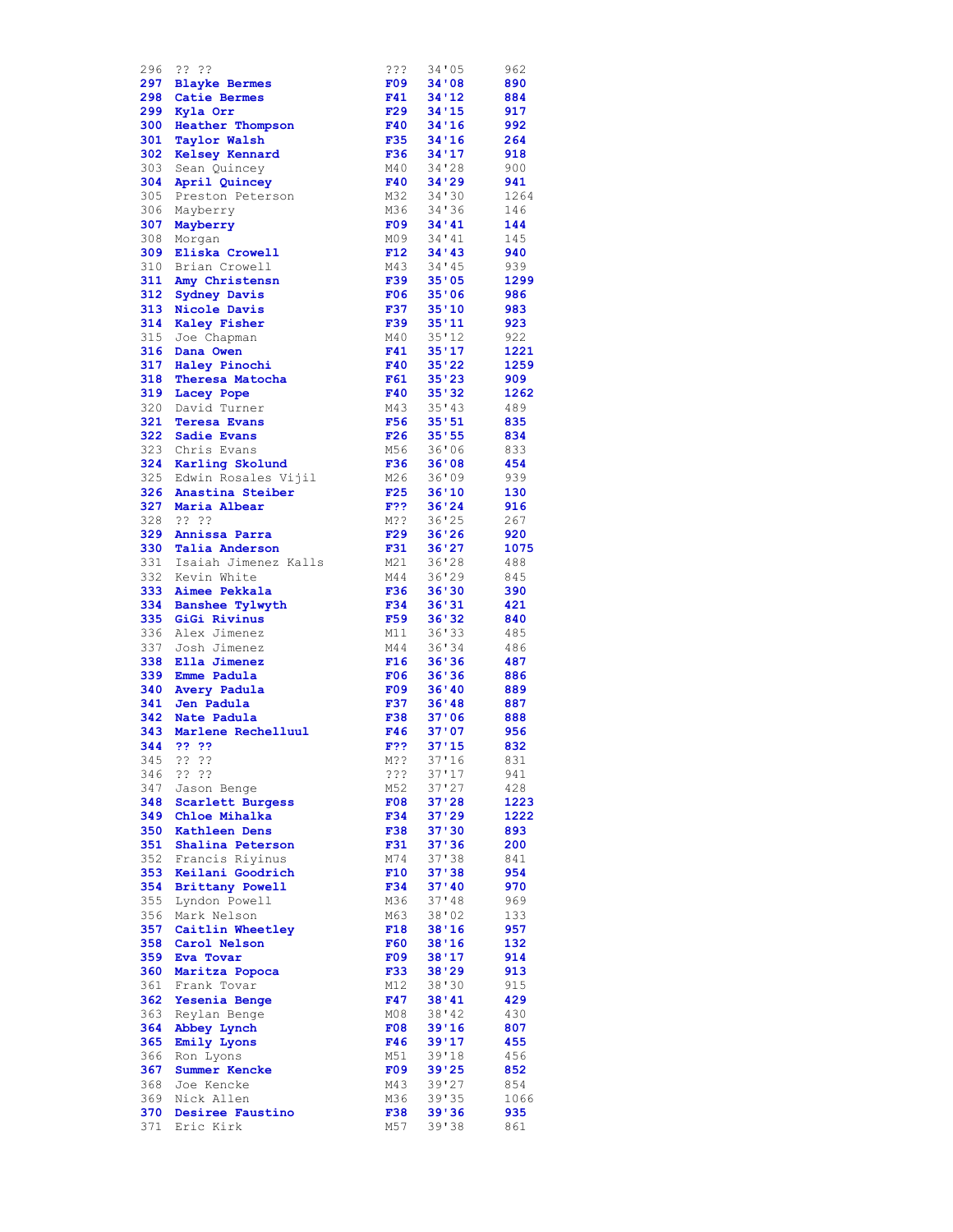| 372        | Ariel Aaron                             | F38        | 39'56          | 936         |
|------------|-----------------------------------------|------------|----------------|-------------|
| 373        | <b>Jaslin Gomez</b>                     | F27        | 39'57          | 440         |
| 374        | Lisa Satriana                           | F51        | 39'57          | 441         |
| 375        | Daniel Satriana                         | M38        | 39'58          | 439         |
| 376        | <b>Helena Gibbens</b>                   | <b>F32</b> | 40'03          | 989         |
| 377        | Nicky Nix                               | M06        | 40'05          | 991         |
| 378        | Ramsey Isaacs                           | M13        | 40'13          | 907         |
| 379        | Victor Isaacs                           | M10        | 40'17          | 908         |
| 380        | Tamara Pico                             | F29        | 40'20          | 401         |
| 381        | Connie Doyle                            | F69        | 41'10          | 400         |
|            | 382 Victoria Ellis                      | F10        | 41'44          | 127         |
| 383        | <b>Jenny Morris</b>                     | F36        | 41'47          | 377         |
| 384        | Augutus Bird                            | M09        | 41'50          | 126         |
| 385        | Luisa Angon                             | F37        | 41'54          | 1069        |
| 386        | Rosa Angon                              | F40        | 42'19          | 1068        |
| 387        | Desmond Carrigan                        | M12        | 42'22          | 883         |
| 388        | Cullen Drain                            | M42        | 42'22          | 128         |
| 389        | Maria Williamson<br>390 Emmett Carrigan | F45<br>M09 | 42'32<br>42'32 | 1090<br>884 |
| 391        | <b>Trish Fapale</b>                     | F57        | 42'33          | 391         |
| 392        | - ??-??                                 | F??        | 42'34          | 891         |
| 393        | -22-22                                  | F??        | 42'35          | 892         |
| 394        | ?? ??                                   | M??        | 42'38          | 839         |
| 395        | ?? ??                                   | M??        | $42'$ 42       | 838         |
| 396        | Natalie Carrigan                        | F40        | 42'43          | 882         |
| 397        | Emerson Okin                            | F08        | 42'44          | 168         |
| 398        | Micah Okin                              | M10        | 42'145         | 167         |
| 399        | Ben Okin                                | M49        | 42'45          | 171         |
| 400        | ?? ??                                   | F??        | 42'146         | 837         |
|            | 401 Darlene Tonkin                      | <b>F60</b> | 43'13          | 1225        |
| 402        | Laura Lynch                             | F41        | 43'14          | 806         |
| 403        | James Badman                            | M75        | 43'17          | 869         |
| 404        | <b>Tevesa Conley</b>                    | F40        | 43'31          | 919         |
| 405        | <b>Jessica Welch</b>                    | <b>F40</b> | 43'32          | 805         |
| 406        | ?? ??                                   | M??        | 43'34          | 405         |
| 407        | ?? ??                                   | F??        | 43'34          | 406         |
| 408        | Erika Guynn                             | F54        | 43'36          | 856         |
| 409<br>410 | Margaret Davis<br>Melissa Arnold        | F66<br>F72 | 43'46<br>43'47 | 995<br>379  |
| 411        | Pamela Judge                            | F65        | 43'49          | 380         |
|            | 412 Carla Simpson                       | F58        | 44'00          | 1227        |
| 413        | Gabriel Florido                         | M24        | 44'00          | 960         |
| 414        | ?? ??                                   | F??        | 44'01          | 382         |
| 415        | ?? ??                                   | M??        | 44'02          | 381         |
|            | 416 Isabel O'Shaughnessy                | F37        | 44'07          | 173         |
|            | 417 Ariana Rayburn                      | F34        | 44'15          | 804         |
| 418        | Colton LaFrance                         | M07        | 44'16          | 1218        |
| 419        | Diann LaFrance                          | F40        | 44'31          | 1220        |
| 420        | Dennis Andrews                          | M69        | 44'32          | 945         |
| 421        | Debbie Andrews                          | F70        | 44'33          | 946         |
| 422        | Claire LaFrance                         | F05        | 44'34          | 1219        |
| 423        | Caprice Allen                           | F31        | 44'35          | 1065        |
| 424        | Mj Goble                                | F??        | 44'36          | 378         |
| 425        | Elisabeth Okin                          | F46        | 44'37          | 166         |
| 426        | Levi Okin                               | M08        | 44'38          | 169         |
| 427<br>428 | Lily Brinckhaus<br>Ruben Brinckhaus     | F??<br>M62 | 44'39<br>44'40 | 957<br>951  |
| 429        | Lalita Brickhaus                        | F65        | 44'48          | 952         |
| 430        | Cindy Neumanr                           | <b>F60</b> | 44'54          | 960         |
| 431        | Rachel Sarvinski                        | F??        | 44'56          | 942         |
| 432        | Malinda Damne                           | F??        | 45'02          | 943         |
| 433        | ?? ??                                   | F??        | 45'03          | 844         |
| 434        | ?? ??                                   | M??        | 45'04          | 814         |
| 435        | ?? ??                                   | M??        | 45'09          | 812         |
| 436        | Mark Wheetley                           | M62        | 45'10          | 825         |
| 437        | Brett Wonenberg                         | M50        | 45'28          | 921         |
| 438        | Zoe Elloway                             | F22        | 45'32          | 920         |
| 439        | Marissa Labelle                         | F27        | 45'33          | 447         |
| 440        | Daniel Labelle                          | M23        | 45'45          | 448         |
| 441        | Tom Dube                                | M62        | 46'12          | 972         |
| 442        | Rebecca Koczko                          | F47        | 46'26          | 998         |
| 443        | Elizabeth Duncan                        | F23        | 46'27          | 970         |
|            |                                         |            |                |             |
| 444        | Kevin McTaque                           | M27        | 46'27          | 972         |
| 445        | Steven Anderson                         | M30        | 46'30          | 1074        |
| 446<br>447 | Bruce McCay<br>Ted Labelle              | M63<br>M62 | 46'33<br>46'52 | 452<br>451  |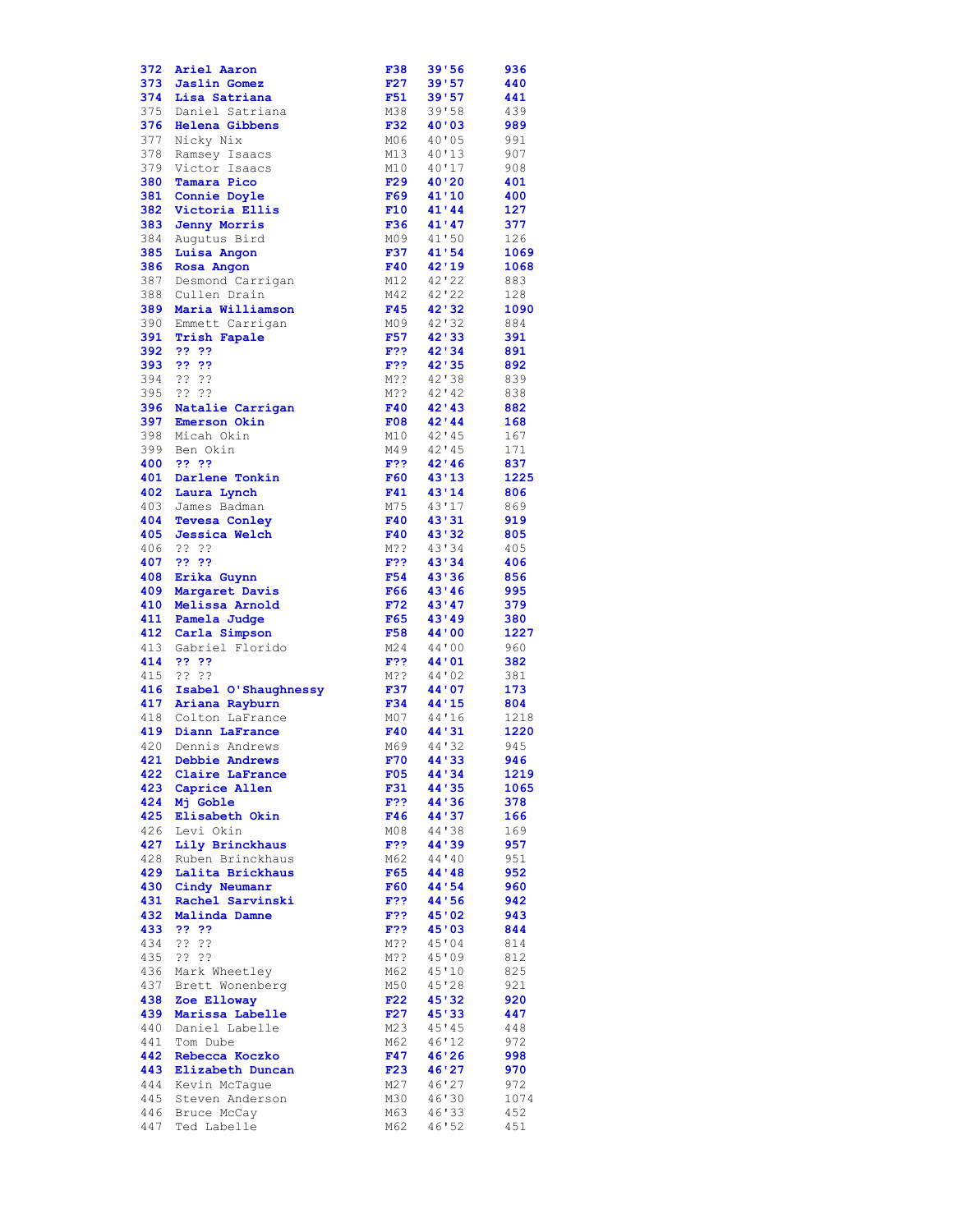| 448        | Matthew Labelle       | M27        | 46'53   | 449  |
|------------|-----------------------|------------|---------|------|
| 449        | Anna Pool             | F06        | 46'55   | 869  |
|            | 450 John Aryanpur     | M62        | 47'03   | 1098 |
| 451        | Kathleen Labelle      | <b>F28</b> | 47'05   | 450  |
| 452        | Carrie Kelly          | F44        | 47'06   | 977  |
| 453        | Erin McCann           | F34        | 47'08   | 976  |
| 454        |                       | F48        | 47'27   | 975  |
|            | Christy Khattab       |            |         |      |
| 455        | Laurie Renteria       | <b>F50</b> | 47'39   | 802  |
| 456        | Jason White           | M51        | 47'10   | 499  |
| 457        | Aleese Peterson       | <b>F35</b> | 47'41   | 375  |
|            | 458 Becky Peterson    | F71        | 48'08   | 376  |
|            | 459 Erin Salluni      | <b>F55</b> | 48'10   | 990  |
| 460        | <b>Madison Hazen</b>  | F23        | 48'24   | 977  |
| 461        | Graciella Salcuni     | F20        | 48'41   | 978  |
|            | 462 Liam Salcuni      | M26        | 48'45   | 976  |
|            |                       | ???        |         |      |
|            | 463 Logan Salcuni     |            | 48'46   | 991  |
| 464        | Maggie White          | F51        | 49'00   | 498  |
| 465        | Tina Christen         | F57        | 49'01   | 801  |
| 466        | Mark Moore            | M68        | 49'02   | 996  |
|            | 467 Jake Davis        | M44        | 49'24   | 984  |
| 468        | Greta Leubrett        | F??        | 49'26   | 948  |
|            | 469 Amber Coley       | F51        | 49'26   | 949  |
| 470        | Alex Gorge            | M17        | 50'26   | 438  |
| 471        | Autumn McTaque        | F05        | 50'27   | 973  |
| 472        | Iris McTague          | F04        | 50'50   | 971  |
| 473        |                       |            |         | 466  |
|            | Susanne Jacksonbrown  | F63        | 50:51   |      |
|            | 474 Lizzy Clohessy    | <b>F35</b> | 51'01   | 462  |
|            | 475 Elizabeth Florido | F??        | 51'02   | 961  |
| 476        | ?? ??                 | ???        | 51'03   | 865  |
|            | 477 ?? ??             | ???        | 51'19   | 863  |
| 478        | ?? ??                 | ???        | 51'21   | 862  |
|            | 479 ?? ??             | ? ? ?      | 51'22   | 864  |
| 480        | ?? ??                 | F??        | 51'22   | 866  |
| 481        |                       | F74        | 51'23   | 467  |
|            | Wynona Nash           |            |         |      |
|            | 482 Jack Nash         | M77        | 51'24   | 468  |
| 483        | Marika Chop           | F66        | 51'38   | 416  |
| 484        | Ed Lyons              | M68        | 52'24   | 417  |
|            | 485 Cruz Kingdon      | M05        | 52'25   | 872  |
| 486        | Heidi Kingdon         | F36        | 52'27   | 871  |
| 487        | Sarah Kelly           | F44        | 52'28   | 870  |
| 488        | Tahlyia Curtice       | F16        | 52'49   | 905  |
| 489        | Rachel Barnett        | F52        | 52'19   | 965  |
| 490        | <b>Kylee Durrett</b>  | F24        | 52'50   | 898  |
|            |                       |            | 52'51   |      |
|            | 491 Paul Calvert      | M60        |         | 964  |
| 492        | Lori Durrett          | F56        | 52'52   | 906  |
| 493        | Kevin Durrett         | M58        | 53'36   | 904  |
|            | 494 Dru Curtice       | M13        | 54'15   | 899  |
|            | 495 Tracy Foltz       | F39        | 54'16   | 874  |
| 496        | Sean McGee            | M43        | 54'17   | 875  |
|            | 497 ?? ??             | M??        | 54'18   | 1080 |
|            | 498 ?? ??             | F??        | 54'19   | 1079 |
|            |                       | F49        | 54'28   | 880  |
|            | 499 Sheri Schlesinger |            |         |      |
| 500        | <b>Breann Davis</b>   | F24        | 54'29   | 881  |
| 501        | 33.32                 | F??        | 54 ' 30 | 979  |
| 502        | 33.33                 | F??        | 54'30   | 980  |
| 503        | Vickie King           | F53        | 54'58   | 873  |
| 504        | Kevin Johnson         | M35        | 54'59   | 422  |
| 505        | ?? ??                 | M??        | 55'12   | 811  |
| 506        | 33.33                 | F??        | 55'14   | 813  |
| 507        | 22.22                 | F??        | 55'26   | 153  |
| 508        |                       | F62        |         |      |
|            | Debi Johnson          |            | 55'27   | 426  |
|            | 509 Harper Johnson    | F08        | 55'28   | 424  |
|            | 510 Samuel Pinkerton  | M03        | 55'28   | 1273 |
| 511        | Mandy Pinkerton       | <b>F38</b> | 55'29   | 1272 |
|            | 512 Rebecca Nordquist | F??        | 55'30   | 701  |
|            | 513 Barbara Gier      | F??        | 55'35   | 803  |
| 514        | 22 22                 | F??        | 55'36   | 968  |
| 515        | ????                  | M??        | 55'46   | 969  |
|            | 516 Megan Johnson     | F??        | 55'47   | 423  |
| 517        | Dakota Johnson        | F06        | 55'56   | 425  |
| 518        |                       |            |         |      |
|            |                       |            |         |      |
|            | Josiah Florido        | M26        | 56'03   | 958  |
|            | 519 Nancy Nelson      | F71        | 56'08   | 817  |
| 520        | Jessica Botsch        | F48        | 56'12   | 434  |
| 521        | Alison Calhoun        | F37        | 56'13   | 914  |
| 522<br>523 | Shane Calhoun         | M40        | 56'15   | 915  |